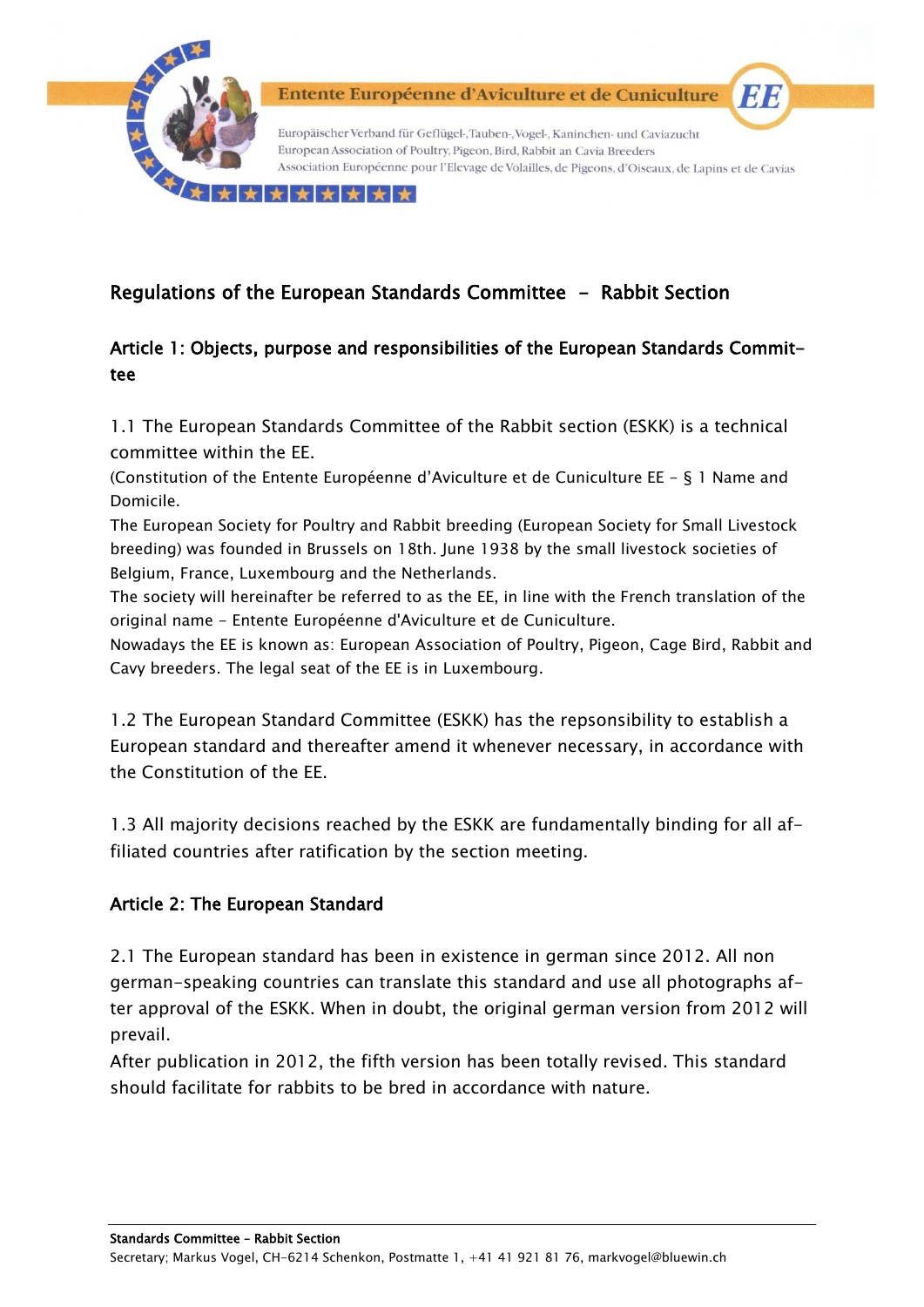2.2 Amendments fall under the jurisdiction of the Standards Committee. The ESKK will check the standards submitted by all affiliated countries against the EE Constitution.

2.3 In order for a breed or colour to be included in the European standard, it needs to be fully standardised in at least 3 EE affiliated countries. The breed or colour must have been shown at a European show prior to inclusion.

2.4 Breeds or colours of rabbit that are not included in the European standard, can be judged at a European show as long as a guidance description is available to the judge in one of the 3 official languages (German,English or French).

### Article 3: Validation and Judging system

3.1 The European rabbit standard must be implemented at all European shows, European Breedspecific shows and ideally at all international rabbit shows. The European standard can also be used at national shows.

#### 3.2 Judging system

All rabbits are judged according to the judging system as laid down in the European standard, as follows: a 100 points system distributed across 7 positions.

| Pos. | Judging criteria                    | Maximum amount of points |
|------|-------------------------------------|--------------------------|
| 1.   | Type, shape and build               | 20 points                |
| 2.   | Weight                              | 10 points                |
| 3.   | Coat                                | 20 points                |
| 4.   |                                     | 15 points                |
| 5.   | <b>Breedspecific features</b>       | 15 points                |
| 6.   |                                     | 15 points                |
| 7.   | <b>Condition &amp; Presentation</b> | 5 points                 |
|      | Total                               | 100 points               |

Judging underlies certain regulations, whereby the following values are used:

| $97 - 100$  | points | $=$ | excellent   | $= V$  |
|-------------|--------|-----|-------------|--------|
| 96,5        | points | $=$ | outstanding | $=$ HV |
| $94 - 96$   | points | $=$ | very good   | $=$ SG |
| $92 - 93,5$ | points |     | good        | $= G$  |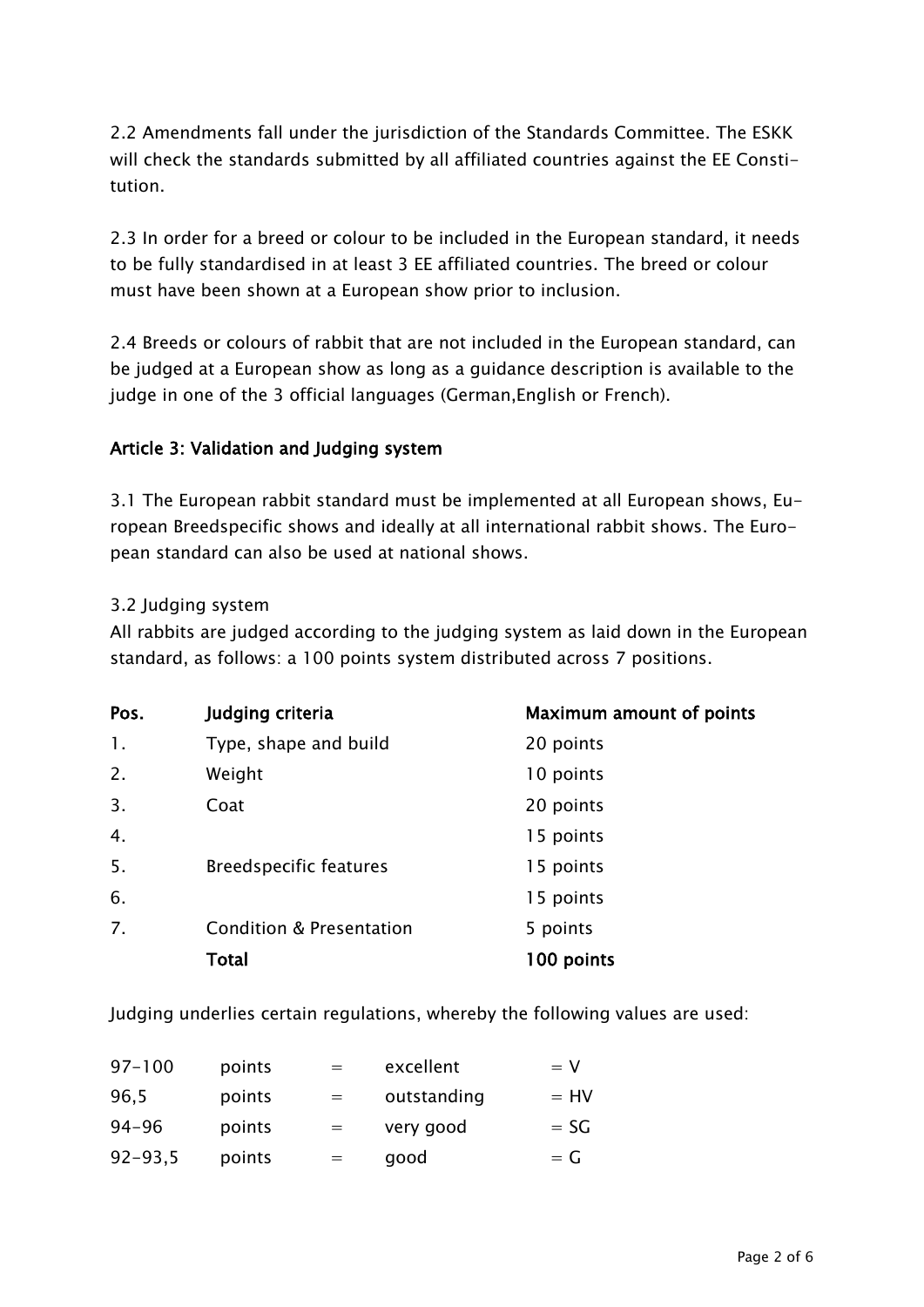$90-91,5$  points = satisfactory = B under 90 points  $=$  not satisfactory  $=$  N.B.

Whilst judging, a number of points has to be given in all 7 positions and a total number of points awarded at the end. This totals all the points of all 7 positions added together. Half points can be awarded in all positions bar position 2.

A rabbit is disqualified if it is awarded less than 15 points in positions one (1) or three (3), less than 11 points in postitions four (4), five (5) or six (6) and less than 3 points in postition seven (7).

Every disqualification has to be justified and the head judge or another collegue has to be consulted for confirmation.

For a uniform judgment, comments are made against each position alongside the points:

A deduction of 1,5 points in one position  $=$  ALWAYS JUSTIFICATION A deduction in position  $7$  – Condition  $=$  ALWAYS JUSTIFICATION

For the higher points' totals from 97 to 100 (excellent), confirmation of a second judge or head judge is obligatory.

The allocation of the highest awards in cases of the same points' totals and values are decided by comparing the following positions:

1. Higher points' total and value in position one (1. Type, shape and build)

2. Higher points' total and value in position three (3. Coat)

3. Better combined points' totals and values in postions four (4.), five (5.) and six (6.) (Breedspecific features)

### Article 4: Organisation of the European Standards Committee – Rabbit section (ESKK)

4.1 The European Standards Committee for Rabbits (ESKK) is a permanent committee of the Rabbit section and is subordinate to its section's meeting.

4.2 It consists of 5 – 7 members.

4.3 Membership of the ESKK presupposes an active and faultless judging career in the home nation.

4.4 Nominees for the ESKK have to submitted by the affiliated countries.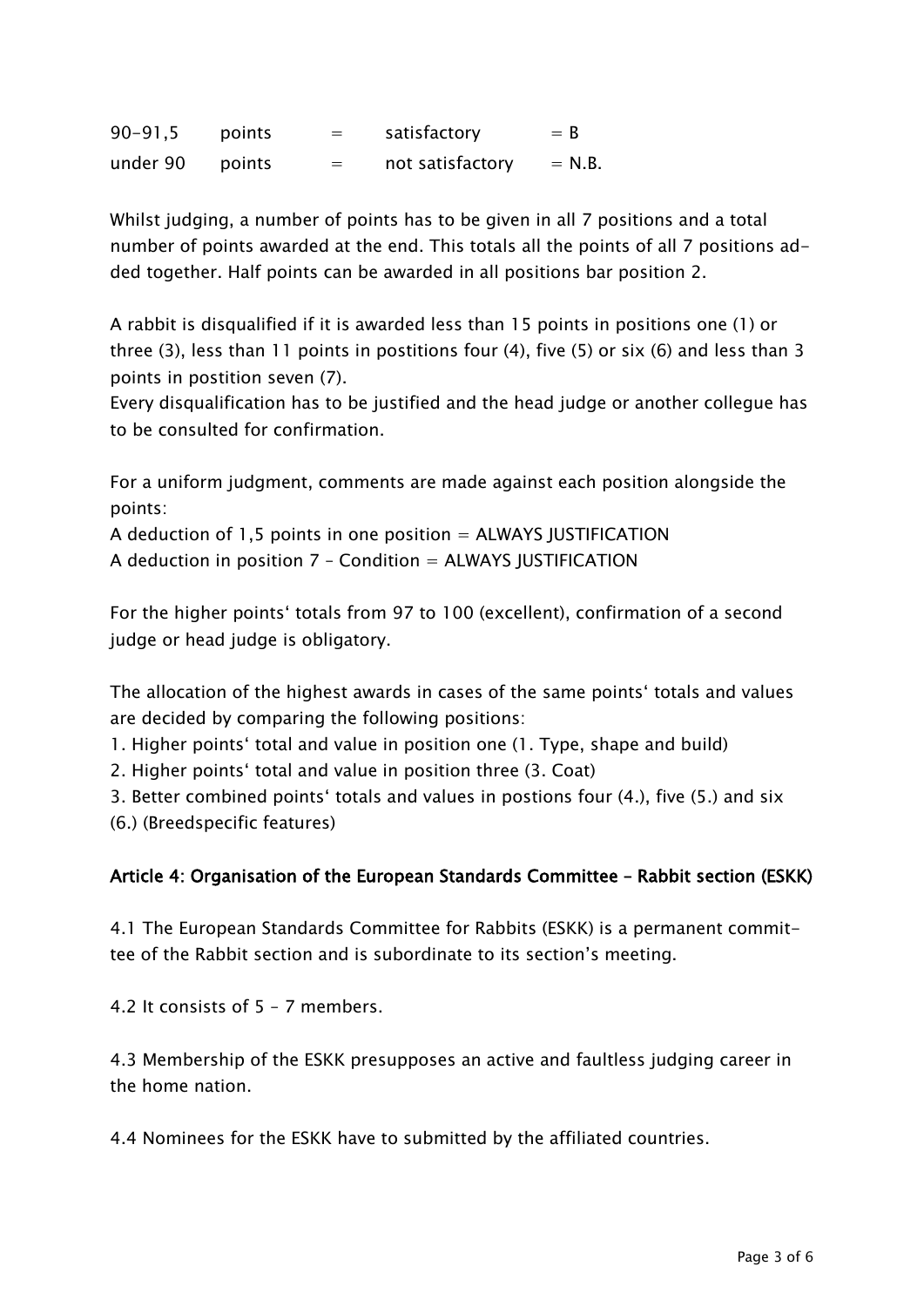4.5 Possible members of the ESKK are elected by the Committee and comfirmed by the section meeting.

4.6 Members are elected for a term of three years and re-election is possible.

4.7 The ESKK is led by: 1. President; 2. Vice President; 3. Secretary. President, Vice President and Secretary are elected by the ESKK. Term of offie is 3 years and reelection is possible.

4.8 The President calls the meetings of the ESKK and chairs them. In his absence, the Vice President chairs the meeting. Generally, the President hands out tasks to the ESKK.

4.9 The Secretary writes the minutes of the ESKK. These have to be in the hands of the section President within 2 months after clearance from the President of the ESKK. In his absence another ESKK member will write the minutes.

4.10 An ESKK member who cannot make the meeting may be represented by some one else after permission has been obtained from the Executive.

4.11 Additional experts can be invited to the meeting in limited numbers with permission from the ESKK.

4.12 ESKK meetings are usually held in conjunction with the annual convention, at European shows or when needed.

4.13. Information from the ESKK meetings is usually conveyed to the section meeting by the respective President.

4.14 There is a ruling concerning partial payment of expenses through a decision of the EE Executive of June 1st. 2014.

# Article 5: Responsibilities of the European Standards Committee Rabbits ESKK with regard to European shows:

5.1 According to the Rules of EE European shows, members of the European Standards Committee (ESKK) are appointed as follows:

5.2 The International Jury consists of at least 3 representatives from participating nations.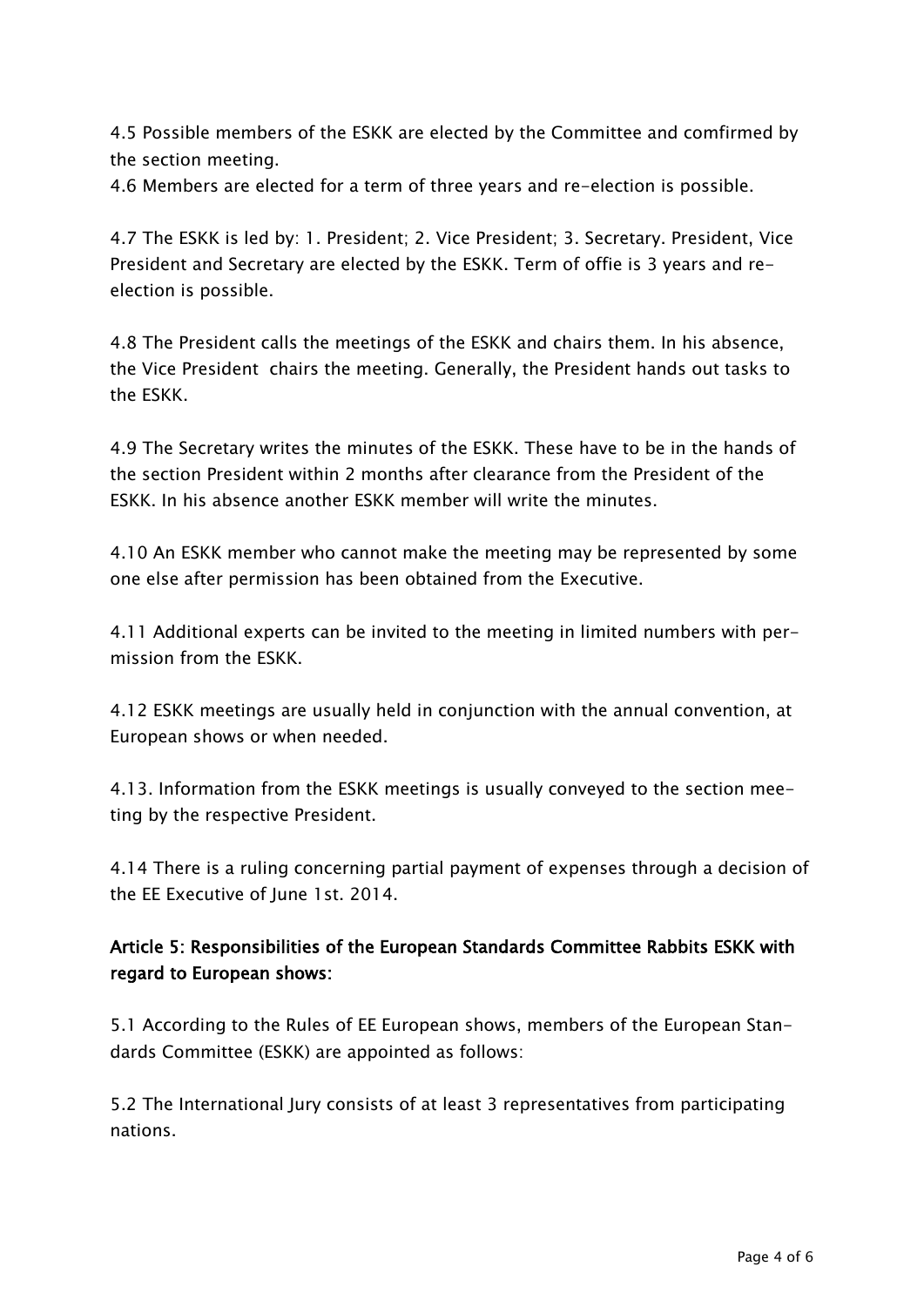5.3 If the President is attending, he will be automatically officiating in the Jury as well as leading it. If the section President is not a judge, this task will be carried out by the President of the Standards Committee.

The President of the Standards Committee also automatically qualifies as a member of the Jury. Further members are recruited from the Standards Committee of the relevant section. These have to be appointed by the Jury President in cooperation with the section at least 4 months prior to the show.

5.4 The International Jury has a say in the organisation of the judging process. It gives technical help and is granted rights of a say in all matters. In order that these rights can be carried out, the show organisers have to send the organisation of judging in writing to all Jury members at least 3 months before the European show.

5.5 The International Jury awards all European Master and Champion titles as well as the EE medals in collaboration with the head judges.

5.6 In order that the awarding of all European titles and medals can be prepared properly, the show organisers have to send a draft catalogue without the names of the exhibitors but with the country codes to the Jury President 3 weeks after the entries have closed at the latest.

5.7 From these documents, it will be worked out in which breeds and colours European champions have to be awarded. These details will be included on the awards lists and handed out to the head judges. As soon as one breed has been judged entirely, the head judges will present the International Jury with this document on which all exhibits with the highest points are listed, who will then proceed to award the titles in collaboration with the head judge.

5.8 Awarding the European Champion titles for breeds that are judged on the first day will be completed on that same self day and submitted to the show organisers on a special sheet.

5.9 The number of EE medals to be awarded will be worked out from the entries and the medals are distributed evenly over the acting judges. The judges will award the medals at their own discretion to the exhibits with the highest points, whereby rare breeds must also be considered. Exhibits that have been awarded a European Champion title, may not be given an EE medal.

These Regulations were approved by the European Standards Committee Rabbits (ESKK) in Metz/France on the 14th. Day of May 2015 and confirmed by the section